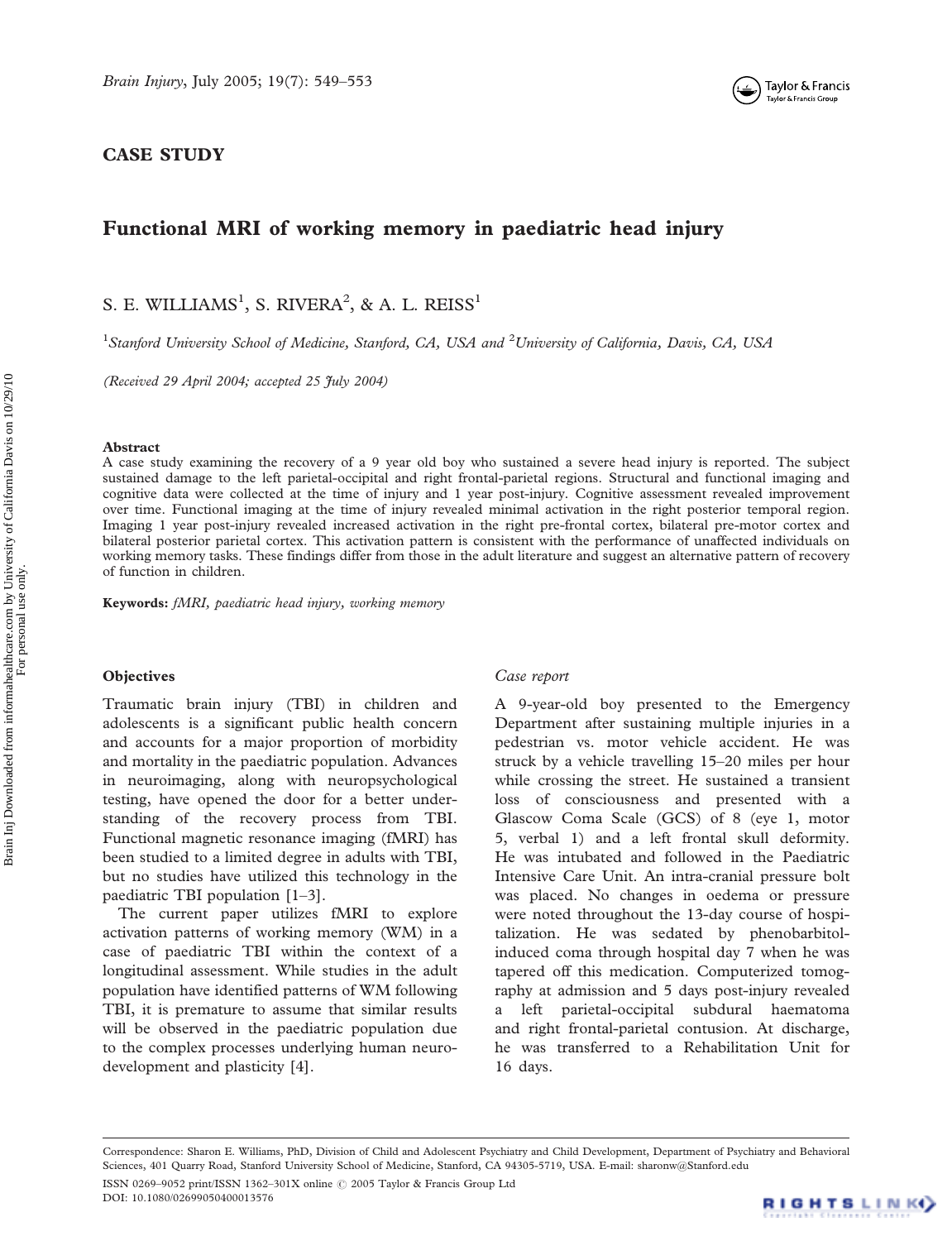# Methods

# Subject

The subject is a left handed male who was 8 years, 4 months at the first assessment, Time 1, and 9 years, 7 months at the second assessment, Time 2. He had no previous history of difficulties with cognitive functioning, attention or school performance. His cognitive, developmental and medical history prior to the accident was unremarkable.

# Procedures

Consent was obtained from the parents and assent from the child at the beginning of the study, consistent with the approved human subjects protocol. The subject was assessed at Time 1, 30 days post-accident, and again at Time 2, 1 year and 3 months later.

Scans were conducted using a 3T GE Signa magnet. The pulse sequence consists of a high resolution T1 weighted spoiled grass gradient recalled (SPGR) 3D MRI sequence with the following parameters: TR  $35 \text{ ms}$ , TE  $6 \text{ ms}$ ,  $45^{\circ}$  flip angle, 1.5 mm thick, 0 mm gap, 1 NEX, a 24 cm field of view and a  $256 \times 192$  matrix size (scan time: 14 minutes). A repeat fast spin echo/double echo sequence was acquired for more precise lesion localization and for comparison to the acute phase clinical scan. A T2\* sensitive gradient echo spiral sequence was used for functional imaging [5]. The following parameters were used for fMRI acquisition: 28 axial slices (4 mm thick, 0.5 mm skip) parallel to the anterior and posterior commissure covering the whole brain  $(TR = 2000 \text{ ms}, TE = 30 \text{ ms}, \text{ flip}$ angle  $= 80^\circ$  and 1 interleave). The field of view was 20 mm and the effective in-plane spatial resolution was 3.125 mm.

#### Assessment measures

The psychological evaluation consisted of the following measures: Wechsler Intelligence Scales for Children, Third Edition (WISC-III), Woodcock-Johnson Test of Achievement, Revised (WJ-R) at Time 1 and the Third Edition (WJ-III) at Time 2 and the Child Behavioural Checklist [6–9].

# fMRI tasks

Visuospatial WM tasks were employed during functional imaging. The 1-back and 2-back tasks consisted of rest, experimental (E) and control (C) epochs in the following order: Rest-E-C-E-C-E-C-Rest-E-C-E-C-E-C-Rest. Each rest epoch was 30 seconds long, during which the subject passively viewed a blank screen. Experimental epochs began with a 4-second display of the instructions 'Push for 1-Back' or 'Push for 2-Back'. Control epochs began with a 4-second display of the instructions 'Push for Centre'. Each control and experimental epoch consisted of 16 stimuli presented for 500 ms each, with a 1500 ms inter-stimulus interval. The stimulus was the letter 'O' presented in one of nine distinct visuospatial locations in a  $3 \times 3$  matrix. The subject was instructed to respond if the stimulus was in the same location as in the previous trial for the 1-back task or two previous trials back for the 2-back task. In the control task, the subject was instructed to respond if the stimulus was in the centre position.

#### Image pre-processing

Images were reconstructed, by inverse Fourier transform, for each of the 261 time points into  $64 \times 64 \times$ image matrices (voxel size:  $3.75 \times 3.75 \times 7$  mm). Functional MRI data were pre-processed using Statistical Parametric Mapping 99 (SPM; Wellcome Department of Cognitive Neurology, London, UK). Images were corrected for movement using least square minimization without higher-order corrections for spin history and normalized to stereotaxic Talairach co-ordinates. Images were then re-sampled every 2 mm using sinc interpolation and smoothed with a 4 mm Gaussian kernel to decrease spatial noise.

# Statistical analysis

Statistical analysis was performed using the general linear model and the theory of Gaussian random fields as implemented in SPM99. Confounding effects of fluctuations in global mean were removed by proportional scaling where, for each time point, each voxel was scaled by the global mean at that time point. Low frequency noise was removed with a high pass filter (0.5 cycles per minute) applied to the fMRI time series at each voxel. A temporal smoothing function (Gaussian kernel corresponding to dispersion of 8 seconds) was applied to the fMRI time series to reduce spatial noise. The effects of interest for each dataset were defined with the relevant contrasts of the parameter estimates. For each of these contrasts, a corresponding contrast image was also generated. Finally, in order to determine the presence of significant clusters of activation, the joint expected probability distribution of height and extent of Z-scores, with height  $(Z = 2.33; p < 0.01)$  and extent ( $p < 0.05$ ) thresholds, with corrections for multiple comparisons at the cluster-level.

For personal use only.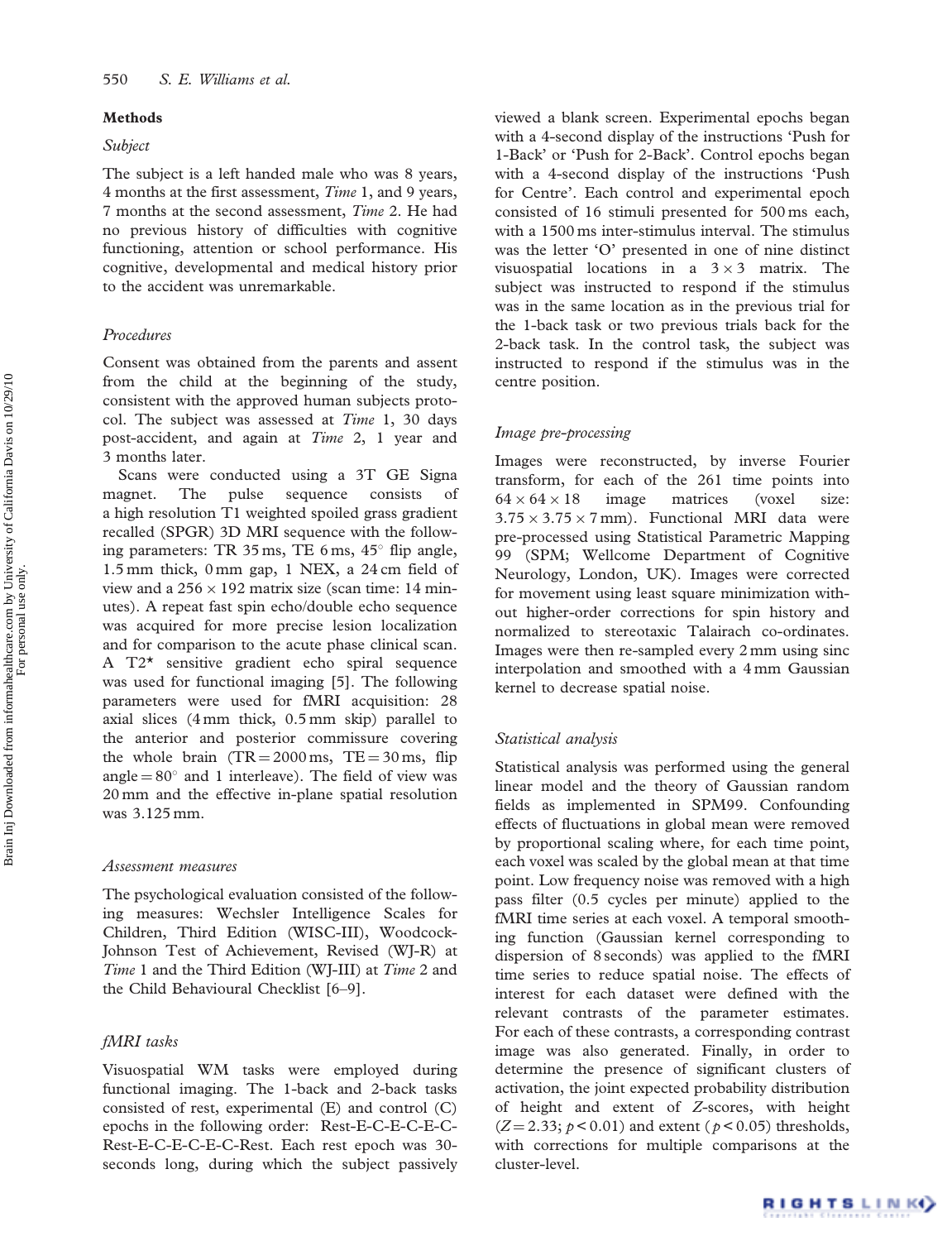# Results

# Cognitive functioning

Results of cognitive assessments are presented in Table I. Difficulties in behavioural functioning were identified at Time 1 and persisted at Time 2. Deficits in intellectual functioning which were present at Time 1 for non-verbal tasks (Performance IQ) resolved at Time 2. Academic functioning, while consistent at Time 1, was more variable at Time 2 indicating some decrease in expected achievement.

# Imaging findings

As seen in Figure 1, anatomic scan at Time 1 confirmed lesions in the left parietal-occipital region. Atrophy in this region as well as in the right parietal region was evident at Time 2. Activation maps corresponding to the simple (1-back) WM task at Time 1 revealed overall diffuse activation of the frontal and occipital cortex and the superior temporal region. Time 2 activation showed less diffuse activation concentrated in several regions including frontal and parietal cortices. In particular, activation

|  | Table I. Behavioural, psychological and academic functioning at 1-month and 1-year post-injury. |  |  |  |  |  |
|--|-------------------------------------------------------------------------------------------------|--|--|--|--|--|
|  |                                                                                                 |  |  |  |  |  |

|                                               |         | 1 Month post-injury |             |         | 1 Year post-injury |               |  |  |
|-----------------------------------------------|---------|---------------------|-------------|---------|--------------------|---------------|--|--|
|                                               | T-score | S.S.                | Range       | T-score | S.S.               | Range         |  |  |
| CBCL scores $(M = 50, SD = 10)$               |         |                     |             |         |                    |               |  |  |
| Activities                                    | 44      |                     |             | 45      |                    |               |  |  |
| Social                                        | 52      |                     |             | 41      |                    |               |  |  |
| School                                        | 43      |                     |             | 48      |                    |               |  |  |
| Total competence                              | 46      |                     |             | 42      |                    |               |  |  |
| Withdrawn                                     | 58      |                     |             | 58      |                    |               |  |  |
| Somatic complaints                            | $77*$   |                     |             | $72*$   |                    |               |  |  |
| Anxious/depressed                             | 58      |                     |             | 59      |                    |               |  |  |
| Social problems                               | 50      |                     |             | 51      |                    |               |  |  |
| Thought problems                              | 57      |                     |             | 64      |                    |               |  |  |
| Attention problems                            | 60      |                     |             | 59      |                    |               |  |  |
| Delinquent behaviour                          | $67**$  |                     |             | 57      |                    |               |  |  |
| Aggressive behaviour                          | 51      |                     |             | $67**$  |                    |               |  |  |
| Internalizing                                 | $69*$   |                     |             | $67*$   |                    |               |  |  |
| Externalizing                                 | 55      |                     |             | $65***$ |                    |               |  |  |
| Total problems                                | $63***$ |                     |             | $64*$   |                    |               |  |  |
| Intellectual functioning $(M = 100, SD = 15)$ |         |                     |             |         |                    |               |  |  |
| Composite                                     |         |                     |             |         |                    |               |  |  |
| VIQ                                           |         | 104                 | Average     |         | 108                | Average       |  |  |
| PIQ                                           |         | 72                  | Borderline  |         | 90                 | Average       |  |  |
| <b>FSIQ</b>                                   |         | 87                  | Low Average |         | 99                 | Average       |  |  |
| <b>VC</b>                                     |         | 106                 | Average     |         | 103                | Average       |  |  |
| PO                                            |         | 79                  | Borderline  |         | 91                 | Average       |  |  |
| FD                                            |         | 93                  | Average     |         | 115                | Above average |  |  |
| <b>PS</b>                                     |         | 67                  | Impaired    |         | 96                 | Average       |  |  |
| Sub-tests                                     |         |                     |             |         |                    |               |  |  |
| Information                                   |         | 10                  |             |         | 10                 |               |  |  |
| <b>Similarities</b>                           |         | 12                  |             |         | 11                 |               |  |  |
| Arithmetic                                    |         | 9                   |             |         | 16                 |               |  |  |
| Vocabulary                                    |         | 10                  |             |         | 12                 |               |  |  |
| Comprehension                                 |         | 12                  |             |         | 9                  |               |  |  |
| Digit Span                                    |         | 8                   |             |         | 9                  |               |  |  |
| Picture comp.                                 |         | 10                  |             |         | 9                  |               |  |  |
| Coding                                        |         | $\overline{c}$      |             |         | 8                  |               |  |  |
| Picture arr.                                  |         | 5                   |             |         | 9                  |               |  |  |
| Block design                                  |         | 8                   |             |         | 9                  |               |  |  |
| Object ass.                                   |         | $\overline{c}$      |             |         | $\overline{7}$     |               |  |  |
| Symbol search                                 |         | 6                   |             |         | 10                 |               |  |  |
| Academic functioning $(M = 100, SD = 15)$     |         |                     |             |         |                    |               |  |  |
| Sub-test                                      |         |                     |             |         |                    |               |  |  |
| Letter-word identification                    |         | 103                 | Average     |         | 97                 | Average       |  |  |
| Calculations                                  |         | 104                 | Average     |         | 111                | Above average |  |  |
| Passage comprehension                         |         | 103                 | Average     |         | 87                 | Low average   |  |  |
| Applied problems                              |         | 108                 | Average     |         | 98                 | Average       |  |  |
| Writing sample                                |         | 99                  | Average     |         | 101                | Average       |  |  |

\*clinical range; \*\*borderline range.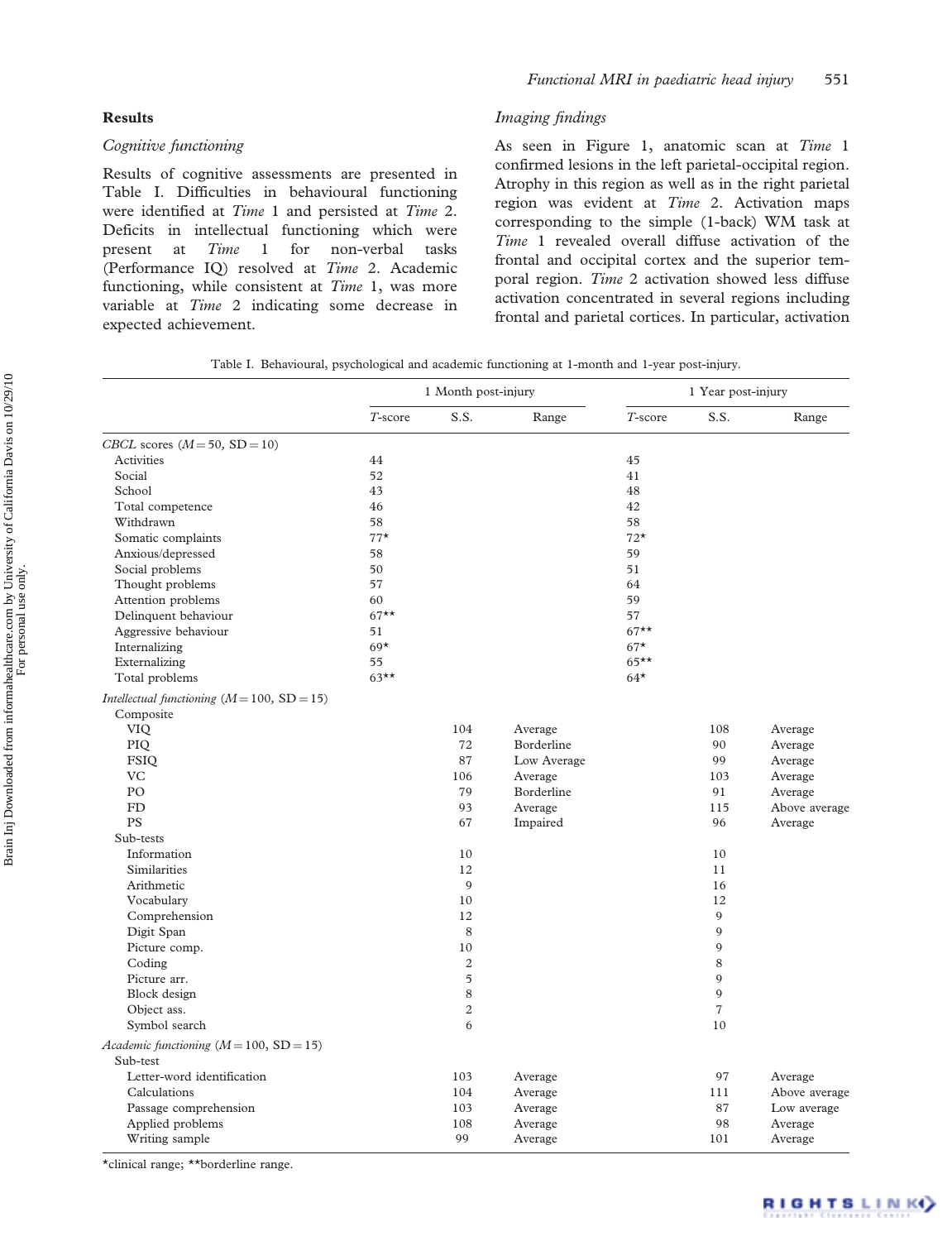

Figure 1. Structural images and 2-back WM activation patterns at 1-month and 1-year post-injury. (a) Structural image at Time 1 of left parietal-occipital lesion. (b) Activation at Time 1 of frontal, occipital and superior temporal regions. (c) Structural image at Time 2 of left parietal-occipital and right parietal lesions. (d) Activation at Time 2 of pre-frontal, temporal, anterior and posterior occipital regions and pre-motor cortex.

was evident in the pre-frontal region, pre-motor cortex, temporal region, anterior parietal and posterior occipital areas.

Functional imaging of the more challenging (2-back) WM task at Time 1 revealed minimal activation confined to the right posterior temporal region (Figure  $1(b)$ ). However, at *Time 2*, increased activation was present (Figure  $1(d)$ ). The right pre-frontal cortex, bilateral pre-motor cortex and bilateral posterior parietal cortex showed increased activation indicating a pattern consistent with that of unaffected individuals [10].

The changing pattern of activation from Time 1 to Time 2 correlates with changes in functional behavioural performance. For the 1-back WM task, the subject evidenced a considerable increase in percentage of correct responses (78–92%) and a substantial decrease in percentage of false alarms responses  $(16–6\%)$  from Time 1 to Time 2. Behavioural results were similar for the 2-back WM task in which his percentage of correct responses increased (64–79%) and his percentage of false alarm responses decreased (25–8%).

# Conclusions

The subject's overall cognitive performance was consistent with or better than the expected recovery pattern as cited in the paediatric TBI literature providing a solid framework for the evaluation of functional imaging data [11, 12].

Activation patterns at the time of the injury reveal a pattern similar to that described by McAllister et al. [3] and Christdoulou et al. [1] in which activation decreased significantly from the simple to the more challenging WM task with limited activation noted

in the right posterior temporal region for the complex task. At 1-year post-injury, activation patterns for the 2-back WM task more closely resembled that of typical individuals. This would seem to support a reorganization of WM function similar to baseline which is unlikely to be due to typical development over the course of the recovery year or lack of insult to the pre-frontal cortex [12–14].

The subject's improved performance differs from reports of persistent deficits identified in adult patients [1–3]. These findings raise questions regarding the differences in recovery of WM function between the developed and developing brain. While it is premature to conclude that neuroplasticity is more robust in the paediatric population in the context of WM, these findings suggest a different trajectory of recovery of function in children. The report presented here is only one case, but provides an initial road-map to exploring the benefits of fMRI in the paediatric TBI population. Further study evaluating longitudinal changes in paediatric TBI using fMRI has the potential to further strengthen one's understanding of the recovery process and provide a means to predict, follow and optimize recovery.

## References

- 1. Christodoulou C, DeLuca J, Ricker JH, Madigan NK, Bly BM, Lange G, Kalnin AJ, Liu WC, Steffener J, Diamond BJ, Ni AC. Functional magnetic resonance imaging of working memory impairment after traumatic brain injury. Journal of Neurology, Neurosurgery & Psychiatry 2001; 71:161–8.
- 2. McAllister TW, Saykin AJ, Flashman LA, Sparling MB, Johnson SC, Guerin SJ, Mamourian AC, Weaver JB, Yanofsky N. Brain activation during working memory